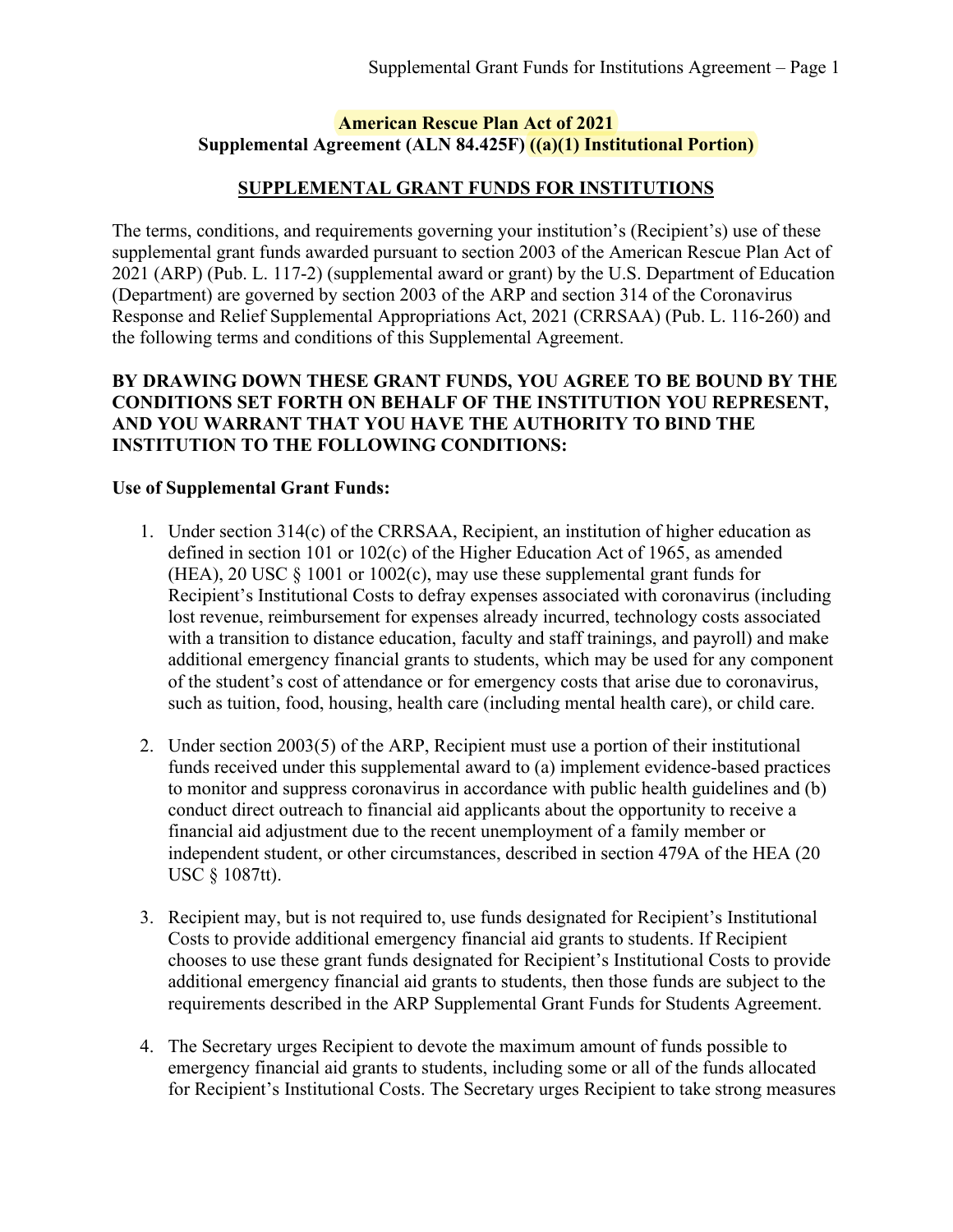to ensure that emergency financial aid grants to students are made to the maximum extent possible.

- 5. Recipient acknowledges that no supplemental grant funds may be used to fund construction; acquisition of real property; contractors for the provision of pre-enrollment recruitment activities; marketing or recruitment; endowments; capital outlays associated with facilities related to athletics, sectarian instruction, or religious worship; senior administrator or executive salaries, benefits, bonuses, contracts, incentives; stock buybacks, shareholder dividends, capital distributions, and stock options; or any other cash or other benefit for a senior administrator or executive.
- 6. Recipient acknowledges that it may voluntarily decline all or a portion of its ARP  $(a)(1)$ institutional funds. The recipient may indicate this by submitting the Voluntary Decline of HEERF form (OMB Control Number 1840-0856) to the Department by August 11, 2021. Recipient further acknowledges if it submits this form, it will be ineligible for the future redistribution of ARP HEERF grant funds to other institutions with greater needs due to the coronavirus.

# **Grant Administration:**

7. Recipient acknowledges that consistent with 2 CFR § 200.305, it must minimize the time between drawing down funds from G5 and paying incurred obligations (liquidation). Recipient further acknowledges that if it draws down funds and does not pay the incurred obligations (liquidates) within 3 calendar days it may be subject to heightened scrutiny by the Department, Recipient's auditors, and/or the Department's Office of the Inspector General (OIG). Recipient further acknowledges that returning funds pursuant to mistakes in drawing down excessive grant funds in advance of need may also be subject to heightened scrutiny by the Department, Recipient's auditors, and/or the Department's OIG. Finally, Recipient acknowledges that it must maintain drawn down grant funds in an interest-bearing account, and any interest earned on all Federal grant funds above \$500 (all Federal grants together) during an institution's fiscal year must be returned (remitted) to the Federal government via a process described here:

[https://www2.ed.gov/documents/funding-101/g5-returning-interest.pdf.](https://www2.ed.gov/documents/funding-101/g5-returning-interest.pdf)

- 8. Recipient may charge indirect costs to supplemental funds made available under this award consistent with its negotiated indirect cost rate agreement. If Recipient does not have a current negotiated indirect cost rate with its cognizant agency for indirect costs, it may appropriately charge the *de minimis* rate of ten percent of Modified Total Direct Costs (MTDC) under 2 CFR § 200.414. Recipient may also charge reasonable direct administrative costs to the supplemental funds made available under this award.
- 9. Recipient acknowledges that any obligation under this grant (pre-award costs pursuant to 2 CFR § 200.458) must have been incurred on or after March 13, 2020, the date of the declaration of a National Emergency Concerning the Novel Coronavirus Disease (COVID-19) Outbreak [\(85 FR 15337\)](https://www.federalregister.gov/d/2020-05794).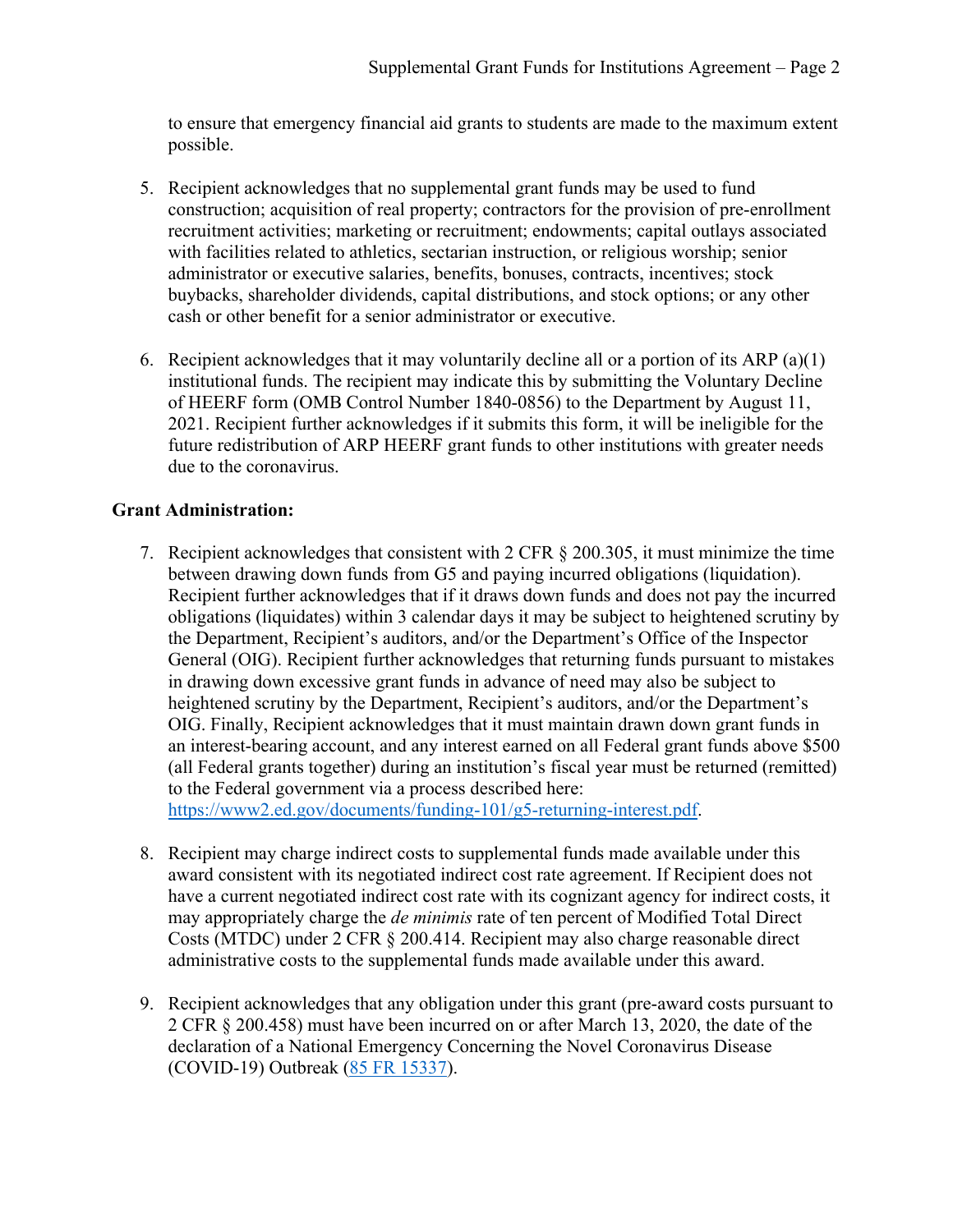- 10. Recipient must promptly and to the greatest extent practicable expend all grant funds from this award within the one-year period of performance (2 CFR § 200.77) specified in Box 6 of this Grant Award Notification (GAN).
- 11. Recipient must, to the greatest extent practicable, continue to pay its employees and contractors during the period of any disruptions or closures related to coronavirus pursuant to section 315 of the CRRSAA.
- 12. Recipient acknowledges that its failure to draw down any amount (\$1 or more) of its supplemental grant funds within 90 days of the date of this supplemental award will constitute nonacceptance of the terms, conditions, and requirements of this Supplemental Agreement and of these supplemental grant funds. In such event, the Department, in its sole discretion, may choose to deobligate these supplemental grant funds or take other appropriate administrative action, up to and including terminating the grant award pursuant to 2 CFR § 200.340.

#### **Reporting and Accountability:**

- 13. Recipient must promptly and timely provide a detailed accounting of the use and expenditure of the funds provided by this supplemental award in such manner and with such frequency as the Secretary may require.
- 14. Recipient must comply with all requirements of the Single Audit Act Amendments of 1996, 31 USC § 7501, et seq. (Single Audit Act) and all applicable auditing standards. Considering that the HEERF grant program is a new program not previously audited or subjected to Department oversight, and the inherent risk that comes with a new program, the Department strongly suggests that the HEERF grant program be audited as a major program in the first fiscal year(s) that the institution received a HEERF grant.
- 15. Recipient acknowledges it is under a continuing affirmative duty to inform the Department if Recipient is to close or terminate operations as an institution or merge with another institution. In such cases, Recipient must promptly notify in writing the assigned education program officer contact in Box 3. Additionally, Recipient must promptly notify the assigned education program officer if the Recipient's Authorized Representative changes.
- 16. Recipient must cooperate with any examination of records with respect to the advanced funds by making records and authorized individuals available when requested, whether by (a) the Department and/or its OIG; or (b) any other Federal agency, commission, or department in the lawful exercise of its jurisdiction and authority. Recipient must retain all financial records, supporting documents, statistical records, and all other non-Federal entity records pertinent to a Federal award for a period of three years from the date of submission of the final expenditure report pursuant to 2 CFR § 200.334.
- 17. Recipient acknowledges that failure to comply with this Supplemental Agreement, its terms and conditions, and/or all relevant provisions and requirements of the CRRSAA or